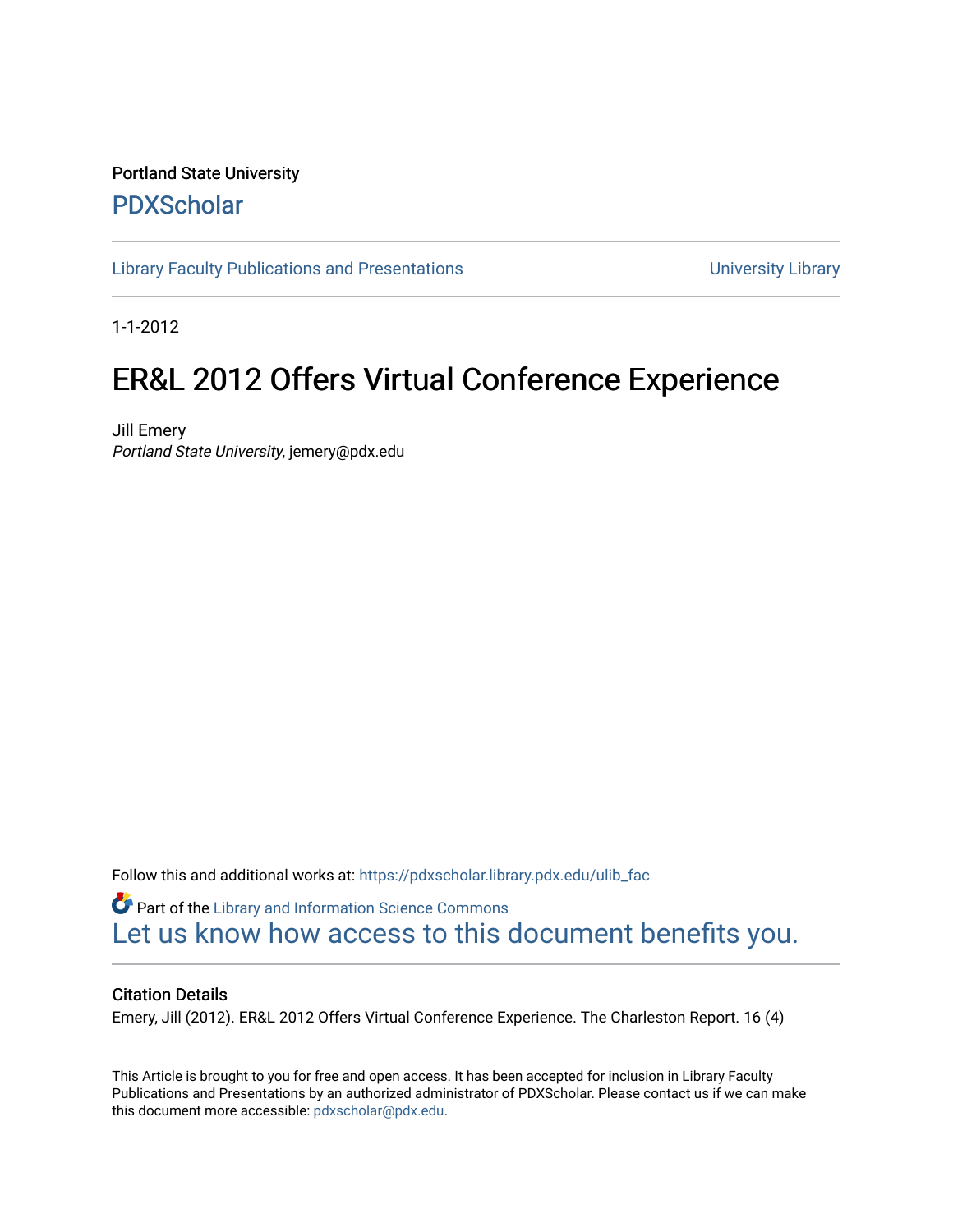

# The CHARLESTON REPORT

*Business Insights into the Library Market*

JANUARY / FEBRUARY 2012 VOLUME 16, NO. 4

# Libraries on the Move

The California Digital Library (CDL) has announced a major development partnership with the Public Knowledge Project (PKP) to assist with the ongoing development and support of PKP's open source software suite — OJS (Open Journal Systems), OCS (Open Conference Systems), and OHS (Open Harvester System). A fourth component, OMP (Open Monograph Press) is due for release later this year. CDL provides digital library development and support for University of California libraries and the communities they serve. The CDL Publishing Group recently transitioned its 45 eScholarship journals to OJS which now serves as its journal management and submission system. To learn more about CDL Publishing, contact Catherine Mitchell at <catherine. mitchell@ucop.edu>. For more information on PKP, logon to *http://pkp.sfu.ca*.

The Association of Research Libraries (ARL) has announced the release of its "Code of Best Practices in Fair Use for Academic and Research Libraries," a clear and easy-to-use statement of fair and reasonable approaches to fair use developed by and for librarians who support academic inquiry and higher education. Supported by a grant from The Andrew W. Mellon Foundation, the Code was developed by ARL in partnership with the Center for Social Media and the Washington College of Law at American University and is based on dozens of interviews with veteran research and academic librarians. The Code deals with common questions in higher education including when and how much copyrighted material can be digitized for student use and whether video should be treated the same way as print. To learn more or to download the Code, logon to: *http://www. arl.org/pp/ppcopyright/codefairuse/code/index.shtml.*

The Council on Library and Information Resources (CLIR) and the National Institute for Technology in Liberal Education (NITLE) have announced the formation of Anvil Academic, a digital publisher for the humanities which will focus on publishing new forms of scholarship that cannot be adequately conveyed in the traditional monograph. Works published through Anvil will be available through Creative Commons licenses on the Web and as apps on portable devices. The title production system will be developed jointly by NITLE and CLIR for use by other institutions, each of which would have the opportunity to publish under its own imprint. It is expected that Anvil will publish its first title in late 2012. Plans call for extension of the service to additional publishers, scholarly societies, librarians, administrators, and faculty from member schools to participate in planning and developing Anvil-forged college and university publishing enterprises. Publishers or others who are interested in collaborating in this effort should contact Anvil Editor-in-Chief Fred Moody <fmoody@nitle.org>.

# ER&L 2012 Offers Virtual Conference Experience

*. . . Reported by Jill Emery, Collection Development Librarian, Portland State, <jemery@pdx.edu>*

The Electronic Resources & Libraries planning group is really excited by how the 2012 conference, set for April 2-4, 2012 in Austin, Texas, is shaping up. When we began this conference seven years ago, our goal was always to have an online component where virtual attendees would be participating in the conference with in-person attendees. 2012 marks the year where this possibility becomes a reality. In addition to live streaming of the plenary sessions, we will be offering live streamed sessions during the entire course of the conference.

We're also extremely pleased to be able to offer such a dynamic and thought-provoking opening session with Andrea Resmini as our opening conference speaker. As technology evolves, we must consider all user experiences in libraries and Andrea's work in designing cross channel user experiences will provide much food for thought.

ER&L is hosting extended workshops both before and after the conference on topics as diverse as "Preparing an Institutional Review Board Application for Human Subjects Research: What does the IRB want?" to "A Licensing Crash-Course: Everything You Need to Begin the Challenge." All four of the workshops scheduled provide insight and growth for the electronic resources professional.

Lastly, the conference would not be nearly as popular or successful as it is without the help of numerous volunteers and the sponsored support we receive from numerous members of the information supply chain. The ER&L conference truly become a place where the interested parties are able to come together and explore the management and future of electronic resources in libraries. To learn more about the virtual conference tools, logon to *http://www.electroniclibrarian.com/ conference-info/online-conference#.* To attend virtually, logon to *http://www.electroniclibrarian.com/conferenceinfo/registration#.*

#### TCR Quotes

*"My library has a budget of \$850,000 to buy e-books, but we can't find enough e-books to buy, because publishers won't sell them to us."* — Monique Sendze of the Douglas County (Colorado) Public Library at this year's Digital Books World Conference and Expo. *http://www. publishersweekly.com/pw/by-topic/digital/conferences/ article/50375-digital-book-world-new-retail-channelsthe-library-e-book-wars-and-bundling-.html#*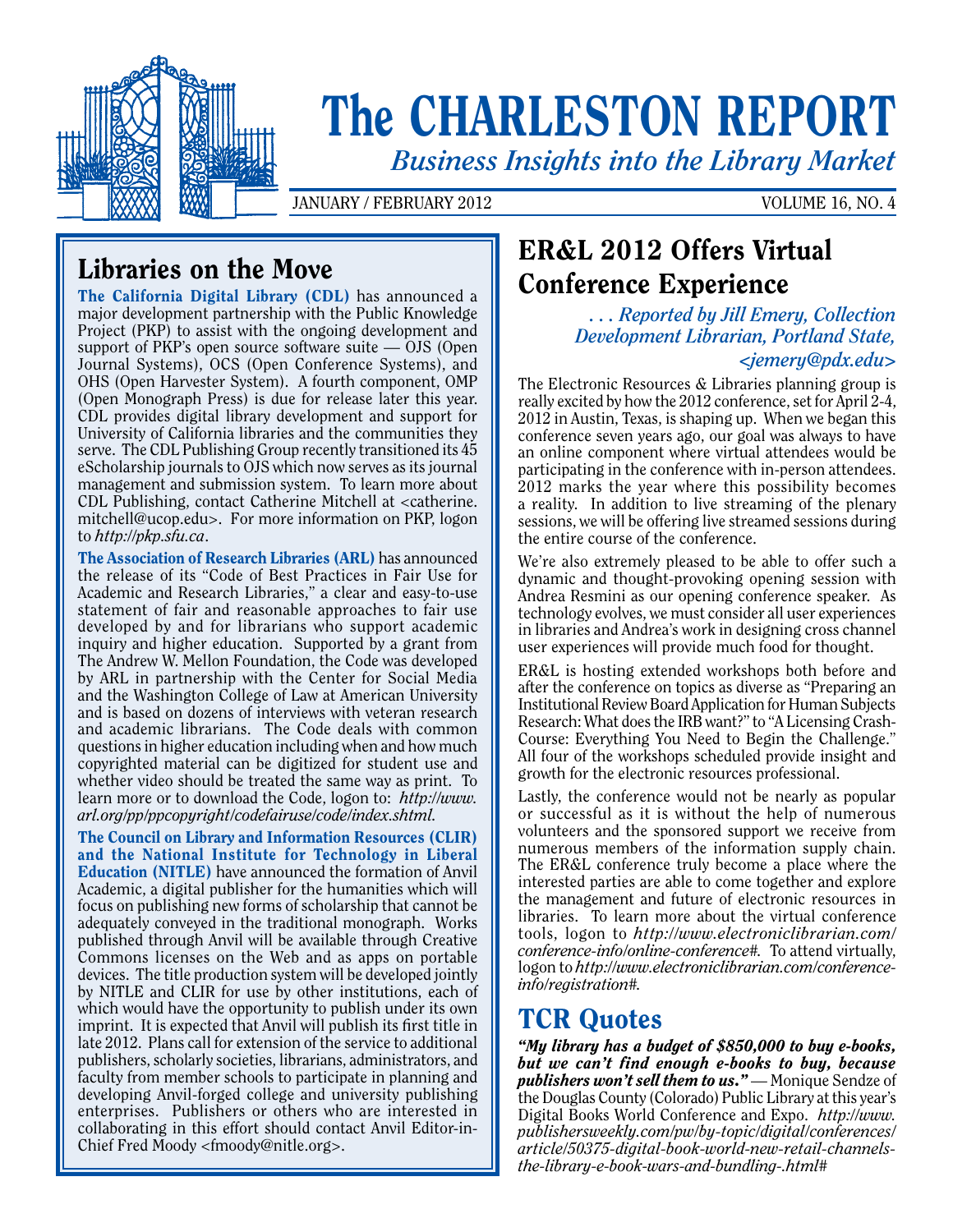## Short Takes

The mobile wallet is becoming a reality. Apple is rolling out its EasyPay payment system which uses iTunes as a virtual bank. Available inside Apple's own "Apple Store for iOS app." EasyPay lets users purchase accessories at Apple retail stores just by scanning in the barcode and completing the transaction on their iOS device. According to Jonny Evans, a blogger for *Computerworld*, users enter their Apple ID and then payment is taken using the credit card associated with their iTunes account. Read more at *http://blogs.computerworld.com/19233/ apple\_quietly\_begins\_iphone\_as\_wallet\_in\_store\_trials#.*

The Bodleian Libraries of Oxford University have launched their first app, entitled "The Making of the King James Bible." Created in conjunction with Toura, a leading solution for cloud-based mobile app development, the app was launched to coincide with the 400th anniversary of the *Bible's* publication and the Bodleian's exhibition, "Manifold Greatness: Oxford and the Making of the King James Bible." Featuring over 60 items from last year's summer exhibition, the app brings together many of the books and documents that lay behind the *King James Bible* translation, tracing the history of the book and particularly the role of Oxford and the influence of the translation in England up to 1769, the year that the *King James Bible* was first revised — resulting in the "Oxford Standard" version that the world knows today. Read more at *http://www. bodleian.ox.ac.uk/news/2011-aug-5#.*

Draft Release 4 of the COUNTER Code of Practice for e-Resources is now available on the COUNTER Website. This new Release has been developed with input from vendors, librarians and intermediaries, and is a single, integrated Code of Practice covering journals, databases and books, as well as multimedia content. The new Release supersedes both Release 3 of the Code of Practice for Journals and Databases (published in 2008) and Release 1 of the Code of Practice for Books and Reference Works (published in 2006). Although the public comment period for the draft ended on January 20, 2012, interested parties may still wish to contact COUNTER Project Director <pshepherd@ projectCounter.org>. A final, definitive version of Release 4 is scheduled for publication in March 2012, with a deadline for implementation by vendors of December 31, 2013. Learn more at *http://www.projectcounter.org/code\_practice.html#*

*The Charleston Report, Business Insights into the Library Market* is published six times a year by The Charleston Co., 6180 East Warren Avenue, Denver, CO 80222. Subscription price per year is \$155 (U.S.) and \$170 (outside the U.S.). FAX: 303-282-9743.

*The Charleston Report* is written for publishers, vendors, product developers, merchandisers, and wholesalers who are interested in expanding their library market. Readers will gain insights in effective marketing to libraries, early alerts to library trends, access to library leaders' future plans, library budget projections, library strategic plans, technology directions, and publications needs.

For comments and contributions, contact Rebecca Lenzini, <rlenzini@charlestonco. com>, Editorial Offices, 6180 East Warren Avenue, Denver, CO 80222. 303-282- 9706, FAX: 303-282-9743, (c) Copyright 2010, The Charleston Co. All rights reserved. ISSN 1091-1863.

> Contributing Editors: Corrie Marsh <cmarsh12@gmail.com>, Tom Gilson <GilsonT@cofc.edu>

Editorial Board: Rebecca Lenzini, Katina Strauch

Chief Financial Officer: Rebecca T. Lenzini

Publisher: The Charleston Co.

Graphic Design: Toni Nix • Masthead Design: Jack Thames

#### By the Numbers

**\$9.7 billion...**Projected e-book revenues by 2016, according to UK-based research firm Juniper Research which released their study entitled "Mobile Publishing 2011-2016." Of note, the figure is roughly 3 times the 2011 figure of \$3.2 billion. *http://www.digitalbookworld. com/2011/research-e-books-at-10-billion-bookstoresunder-pressure-in-2016/?et\_mid=529147&rid=2 30066201#*

12,000...The number of scholarly book titles now included in MUSE, representing titles from nearly 70 university presses and related publishers that can be located and browsed along with the content from MUSE's more than 500 journals. Also notable: new 2012 book titles will soon begin appearing on MUSE simultaneously with their release in print. Learn more at *muse.jhu. edu*.

82.86%...The percentage of public libraries surveyed who plan to install self-checkout machines (compared to 44.83% of academic libraries), according to the recent "Survey of Use of RFID in Libraries," conducted by The Library Resources Group. For more info or to purchase the complete report, logon to *http://www.libraryworks. com/#.*

**\$152.4 million...**The amount spent by academic libraries in the U.S. for electronic books, serials backfiles and other materials in fiscal year 2010, according to Gary Price, Co-Founder and Editor, *INFOdocket.com* and *FullTextReports.com*. Also noted: expenditures for electronic current serial subscriptions totaled about \$1.2 billion. Read more at *http://infodocket.com/2011/12/13/ new-academic-library-statistics-2010-released-bynational-center-for-education-statistics-nces/.*

## Apple Aims at eTextbook Market

Apple has announced the release of three new products aimed squarely at the eTextbook Market:

- iBooks 2, a new version of its electronic bookstore, where students can download textbooks which have the ability to display interactive diagrams, audio and video.
- **iBooks Author**, a Macintosh program for creating textbooks and other books which includes templates provided by Apple which can be customized by publishers and authors.
- **iTunes U**, an app for instructors to create digital curricula and share course materials with students.

Apple's initial publishing partners include Pearson, McGraw-Hill and Houghton Mifflin Harcourt. To learn more, visit the "Apple in Education" Website *http://images.apple.com/ education/ibooks-textbooks/#.*

# Check It Out!

*ATG's* NewsChannel is one of three industry news vehicles selected by ProQuest to offer a hotlink to a trial of its new Vogue Archive. *ATG* joined *Library Journal*'s eViews and *Information Today's* Newsbreaks in offering the link.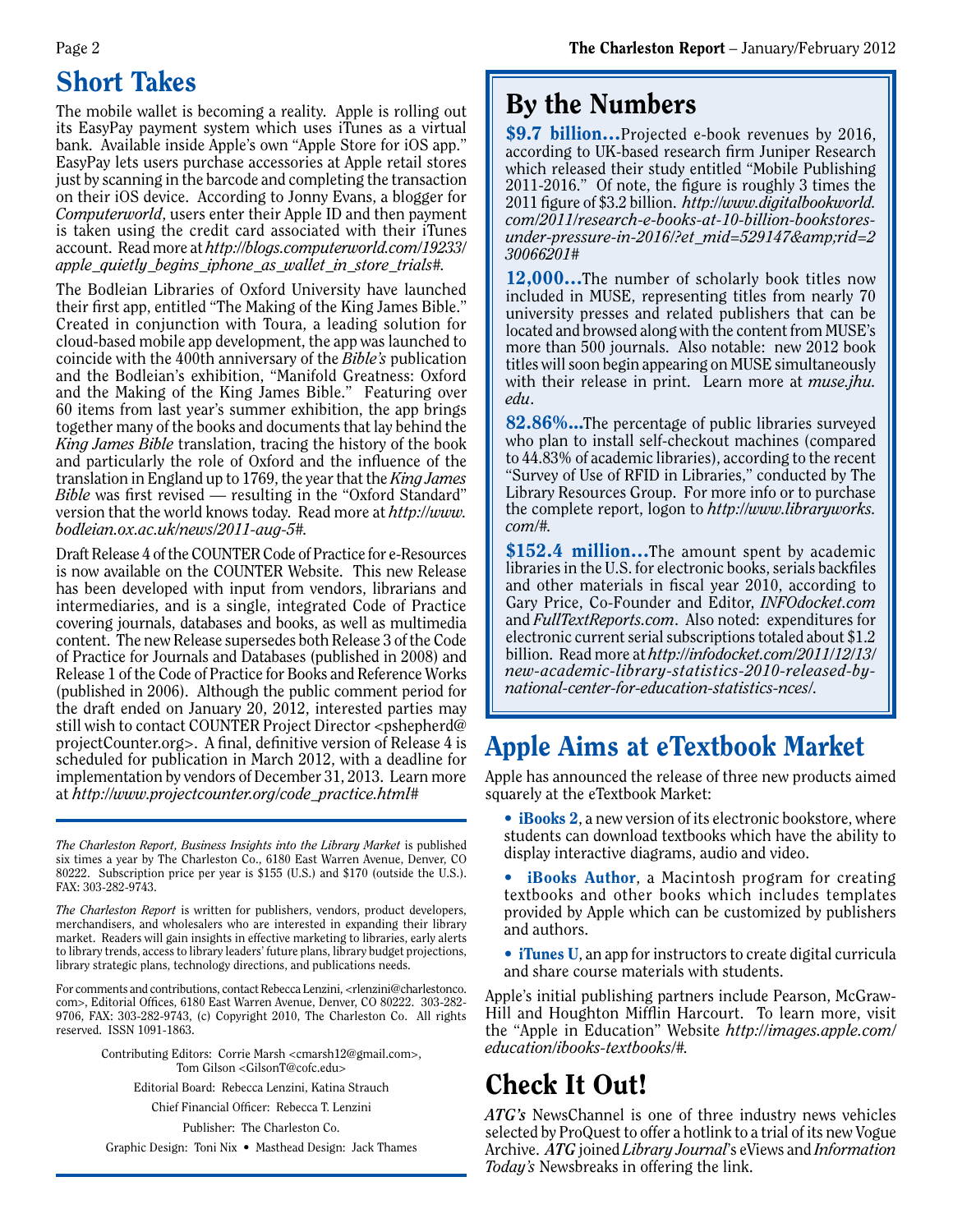## Hot Topics from ALA MidWinter, Dallas, Texas, January 20-24, 2012

#### *. . . Reported by Judy Luther, Informed Strategies, <judy.luther@informedstrategies.com>*

Recurring themes throughout ALA reflected the need for libraries to be more efficient and more innovative. Even the expected conversations on budgets, eBooks, and Patron Driven Acquisition spoke to the need for metrics that reinforced the value of the library.

Restructuring is a hot topic for academic libraries as they seek to streamline operations. Just before ALA midwinter Harvard University released recommendations based on a two year study for the University to consolidate its fragmented system of 73 branches which will enable it to achieve much needed economies of scale. If the plan is accepted, library information technology staff will become part of campus IT enabling the university to make integrated strategic decisions about the digital future.

Empowering Voices: Transforming Libraries, the ALA President's Program. Facilitated by David Lankes of Syracuse University, two sessions were devoted to small group discussions taking a critical look at the aspiration goals of the community and the need to transform libraries and librarianship. Participants discussed what would be different in the future, what tools will be needed and what assumptions must change. Ideas shared included cross training staff, releasing more control and the power of listening to the community and to each other.

A demo of Public Library Association's recently released PLAmetrics showed how subscribers can customize 9 years of data collected through the Public Library Data Service (PLDS) Statistical Report. This new subscription service (for \$250/ year) provides access to data on finances, library resources, annual uses, and technology that can be employed for peer comparisons, benchmarking or trend analyses. PLA meets in Philadelphia, March 13-17, 2012.

MediaSurfer drew a lot of attention in the exhibit hall with its sleek first-of-a-kind kiosk that dispenses iPads loaded with content. Libraries supply the tablets and can integrate these devices with their ILS systems. With a simple swipe of a library card and a credit card, patrons can use a touch screen to check out an iPad or other device for a designated period of time. www.getmediasurfer.com

ALA TechSource will offer a two part workshop on Integrating iPads and Tablet Computers into Library Services. Rebecca Miller, Carolyn Meier and Heather Moorefield-Lang, all from Virginia Tech, address how to build a tablet program from selection and purchase through deployment. Tablets can increase productivity and improve programs in reference services, collection management and library instruction.

Demos of ExLibris' Alma, will provide an overview of systems that are designed to reengineer workflows by integrating institutional patron and financial data. Collection decisions are supported by a customizable dashboard that presents cost per use on titles and collections.

Polaris has redesigned its ILS for increased flexibility, more features and enhanced functionality that includes a customizable user interface, an integrated search function and the ability to exchange content with other organizations to help to position the library as a central repository for information for the community at large.

#### Personal Notes from ALA Midwinter

#### *. . . from Eleanor Cook, Collections & Technical Services, East Carolina University, <COOKE@ecu.edu>*

There was lots of talk about open source systems and metadata at the Big Heads of Technical Services discussion group. Also discussed was metadata, Web curating, management of remote storage facilities, digital scanning activities, and catalogers learning metadata coding. There is a new LITA/ALCTS interest group for building communities of practice for these new activities. Observation from Diane Hillman (a leader of metadata standards): "Catalogers need to stop thinking about records and instead be thinking about data." *http:// americanlibrariesmagazine.org/ala-members-blog/ beginning-lita-code-year-interest-group*

Nancy Gibbs spoke about the Duke University e-Book Advocacy Statement which states that the format of the book, along with the content plays an important role in the research process. The libraries advocate optimal e-Book functionality in every phase of the research process. The library has functionalities that they consider an essential part of research support. *http://library.duke.edu/ebookstrategy/ statements.html*

"Speculative" purchasing is no longer possible, even by large research institutions. PDA (patron driven acquisitions) is a model many are adopting. Apparently the PDA models being used by larger institutions have the 4th loan as the trigger for purchase. Jim Mouw (U. of Chicago) made the observation that some eBooks are costing the publishers MORE to produce than print. There was talk about what is really the "Collection of record" for certain subject areas. It was observed that

in some disciplines, the purchase of eBooks drives more use of print books.

The program: "Do I Own these E-books or Not?: The Adventures of Jo Budler, Kansas State Librarian" was a program where Carrie Russell (ALA's Office of Information Technology Policy) interviewed the State Librarian of Kansas about their subscription to the Overdrive service and how they had to break their contract after Overdrive changed the ownership conditions for items that the library thought they had bought.

The coolest thing I saw at the Exhibits was this new-fangled thing to store and charge and wipe tablets and e-reader devices. See it at: *Getmediasurfer.com* – *http://www.getmediasurfer.com/productdetails.html.*

*Ed Note: As expected, overall attendance numbers for ALA's January Midwinter Meeting in Dallas, Texas, saw new lows relative to previous years. But while the number of companies exhibiting declined, the number of registered exhibitors rose substantially, at least according to official figures issued by ALA Headquarters. See below.*

|                   | 2012<br><b>Dallas</b> | 2011<br>San Diego | 2010<br><b>Boston</b> | 2009<br>Denver |
|-------------------|-----------------------|-------------------|-----------------------|----------------|
| <b>Attendees</b>  | 6,236                 | 7,549             | 8,526                 | 7,905          |
| <b>Exhibitors</b> | 3,693                 | 2,561             | 2,569                 | 2,315          |
| <b>Total</b>      | 9,929                 | 10,110            | 11,095                | 10,220         |
| <b>Companies</b>  | 430                   | 448               | 452                   | 494            |